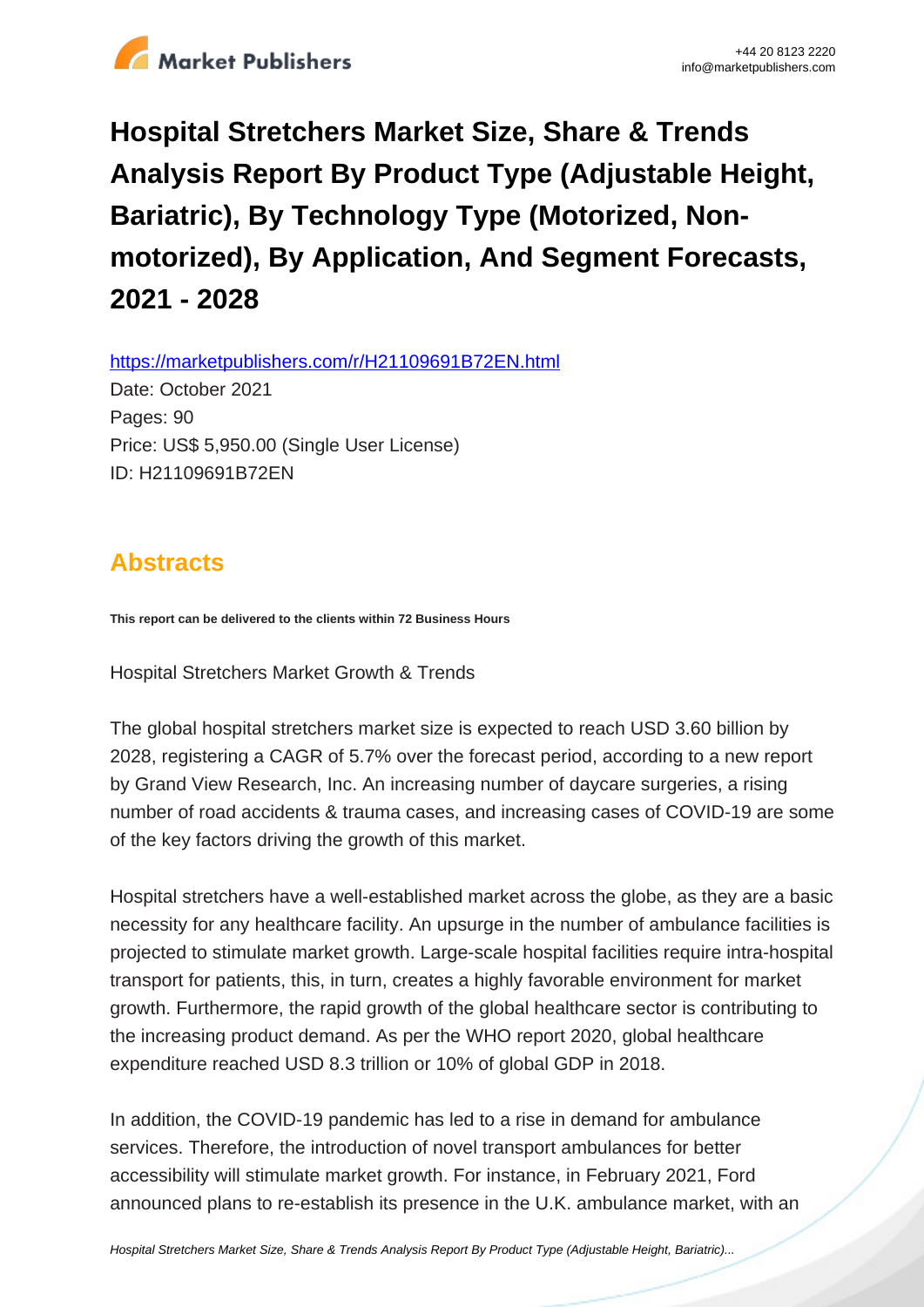

inventive novel Transit ambulance, under project Siren. It is intended to enhance patient treatment and ease of use for paramedics. Such developments will accelerate market growth.

Hospital Stretchers Market Report Highlights

In terms of product type, the bariatric segment accounted for the largest revenue share in 2020 due to the increased cases of obesity

The motorized technology type segment held the largest revenue share of the global market in 2020

This growth was credited to the high investments by key players to launch cutting-edge and innovative products in this segment

Emergency/trauma application was the largest segment in 2020 and will expand further at a steady CAGR from 2021 to 2028 owing to the increasing cases of road accidents and workplace injuries

North America was the largest regional market in 2020 owing to the increased prevalence of chronic diseases and high aging population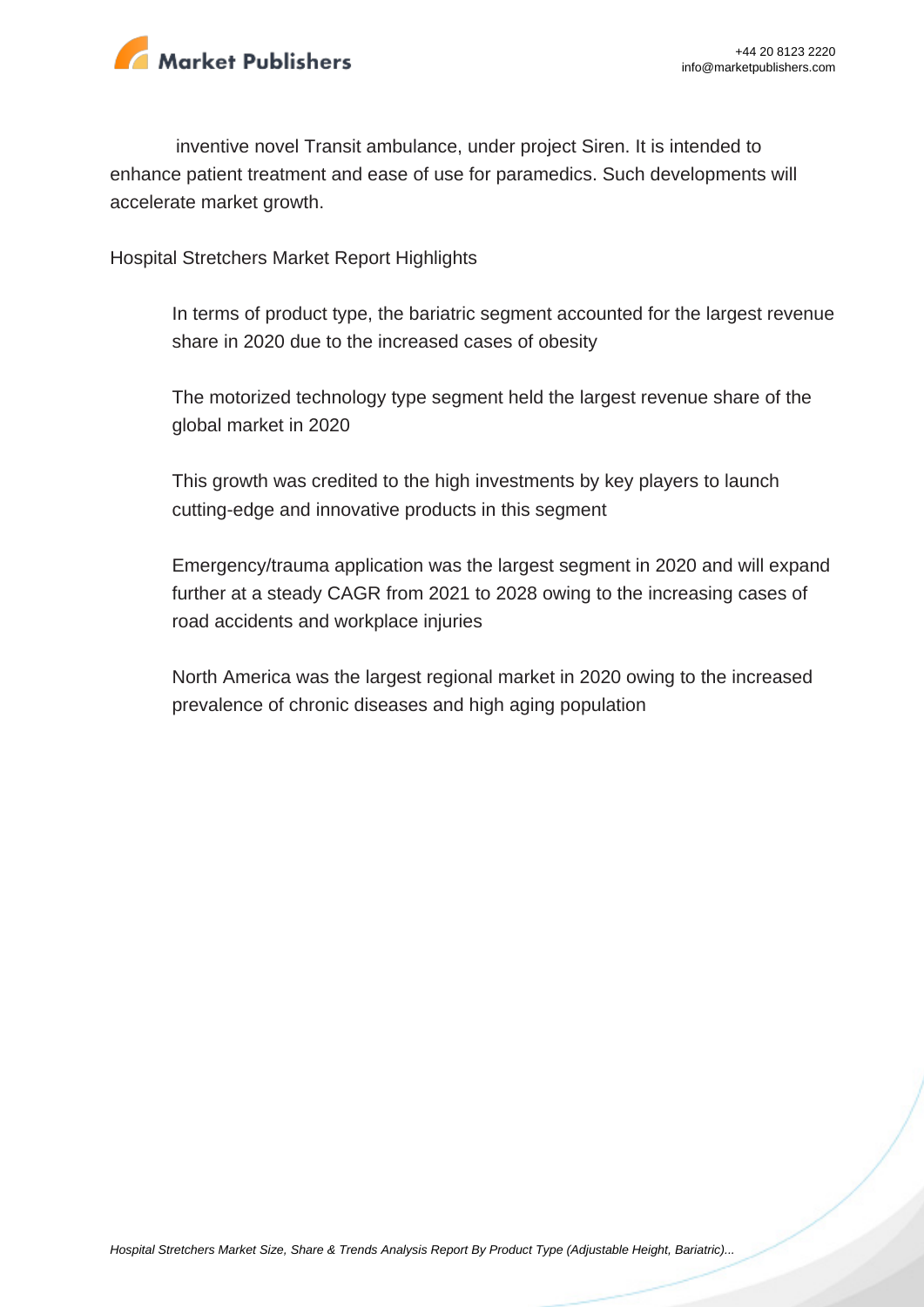

# **Contents**

### **CHAPTER 1 RESEARCH METHODOLOGY**

- 1.1 Research Methodology
- 1.1.1 Information procurement
- 1.2 Information or Data Analysis
- 1.3 Market Formulation & Validation
- 1.4 Region Wise Market Calculation
- 1.4.1 Region Wise Market: Base Estimates
- 1.4.2 Global Market: CAGR Calculation
- 1.5 Region Based Segment Share Calculation
- 1.6 Model Details
	- 1.6.1 Commodity Flow Analysis (Model 1)
- 1.6.2 Volume price analysis (Model 2)
- 1.7 List of Secondary Sources

#### **CHAPTER 2 OBJECTIVES**

- 2.1 Objective 1:
- 2.2 Objective 2:
- 2.3 Objective 3:
- 2.4 Objective 4:

#### **CHAPTER 3 EXECUTIVE SUMMARY**

- 3.1 Market Outlook
- 3.2 Segment Outlook
- 3.3 Competitive Insights
- 3.3.1 Market Segmentation
- 3.4 Market Snapshot

#### **CHAPTER 4 HOSPITAL STRETCHERS MARKET VARIABLES, TRENDS & SCOPE**

- 4.1 Market Lineage Outlook
	- 4.1.1 Parent market outlook
	- 4.1.2 Ancillary Market
- 4.2 Penetration & Growth Prospect Mapping
- 4.3 Regulatory Framework

[Hospital Stretchers Market Size, Share & Trends Analysis Report By Product Type \(Adjustable Height, Bariatric\)...](https://marketpublishers.com/report/healthcare/hospital/hospital-stretchers-market-size-share-trends-analysis-report-by-product-type-by-technology-type-by-application-n-segment-forecasts-2021-2028.html)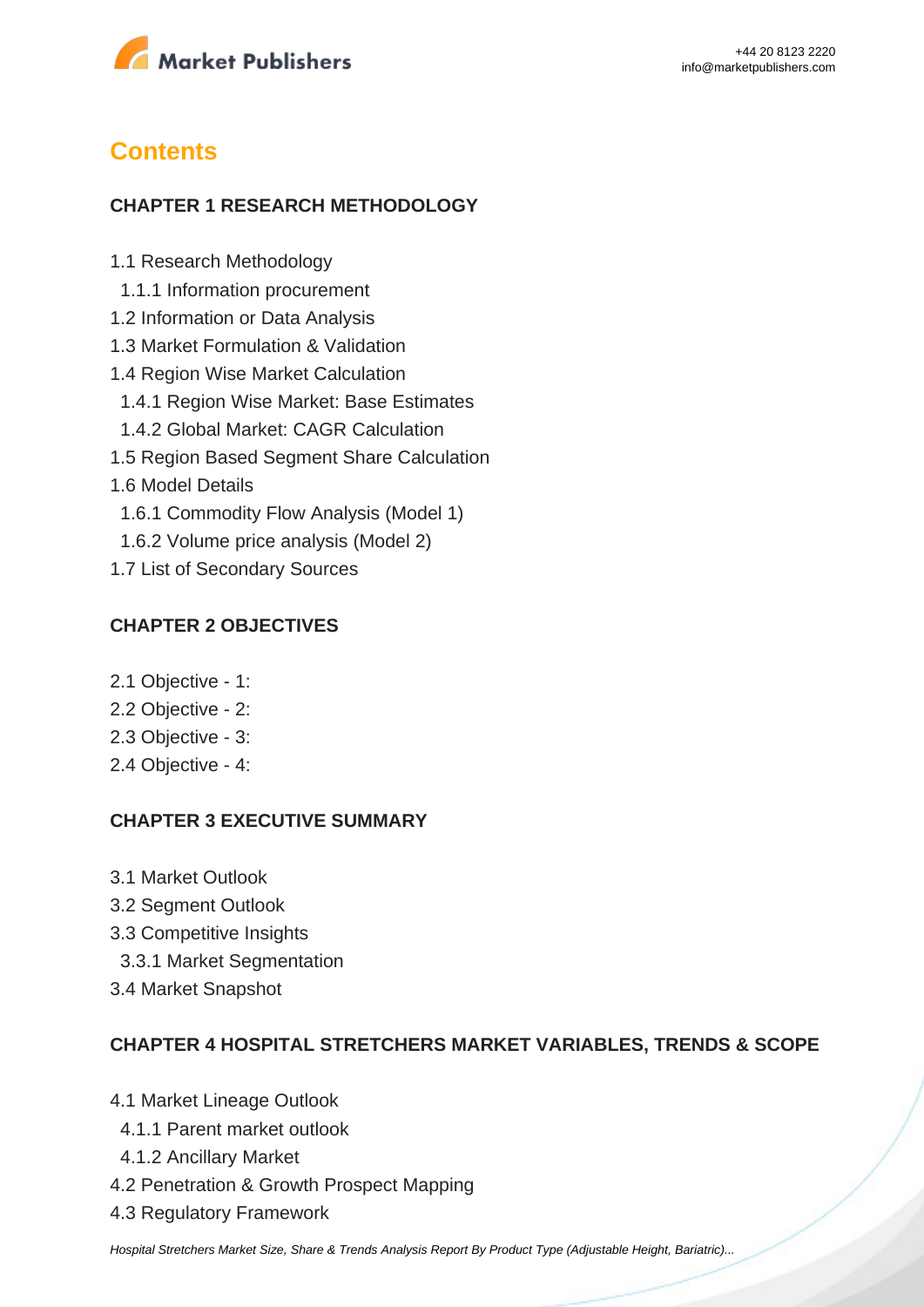

- 4.4 Market Dynamics
- 4.5.1 Market driver analysis
	- 4.5.1.1 Increasing prevalence of chronic diseases
	- 4.5.1.2 Rising geriatric population
	- 4.5.1.3 Growing number of road accidents and trauma injuries
- 4.5.2 Market restraint analysis
	- 4.5.2.1 High cost of specialized stretchers
	- 4.5.2.2 Increasing demand for home healthcare
- 4.5.3 Market opportunity analysis
- 4.5.3.1 Advancement in technology
- 4.5.4 Market challenge analysis
- 4.5.4.1 Infrastructure gaps in developing economies
- 4.6 Hospital Stretchers Market Analysis Tools
- 4.6.1 SWOT Analysis, by PEST
- 4.6.2 Porter's five forces analysis
- 4.7 Major Deals & Strategic Alliances Analysis
- 4.7.1 Geographical expansion
- 4.7.2 Product launches
- 4.8 COVID-19 Market Impact
	- 4.8.1 Supply chain
- 4.8.2 Changing market trends
- 4.9 Market Entry Strategies
- 4.9.1 Tapping unmet needs

# **CHAPTER 5 HOSPITAL STRETCHERS MARKET: SEGMENT ANALYSIS, BY PRODUCT TYPE, 2016 - 2028 (USD MILLION)**

- 5.1 Definitions & Scope
- 5.2 Product Type Market Share Analysis, 2020 & 2028
- 5.3 Hospital Stretchers Market, by Product Type, 2016 to 2028
- 5.4 Market Size Forecasts and Trend Analysis
	- 5.4.1 Fixed Height
	- 5.4.1.1 Fixed Height Market, 2016 2028 (USD Million)
	- 5.4.2 Bariatric
	- 5.4.2.1 Bariatric Market, 2016 2028 (USD Million)
	- 5.4.3 Adjustable Height
	- 5.4.3.1 Adjustable Height Market, 2016 2028 (USD Million)
	- 5.4.4 Radiographic
	- 5.4.4.1 Radiographic Market, 2016 2028 (USD Million)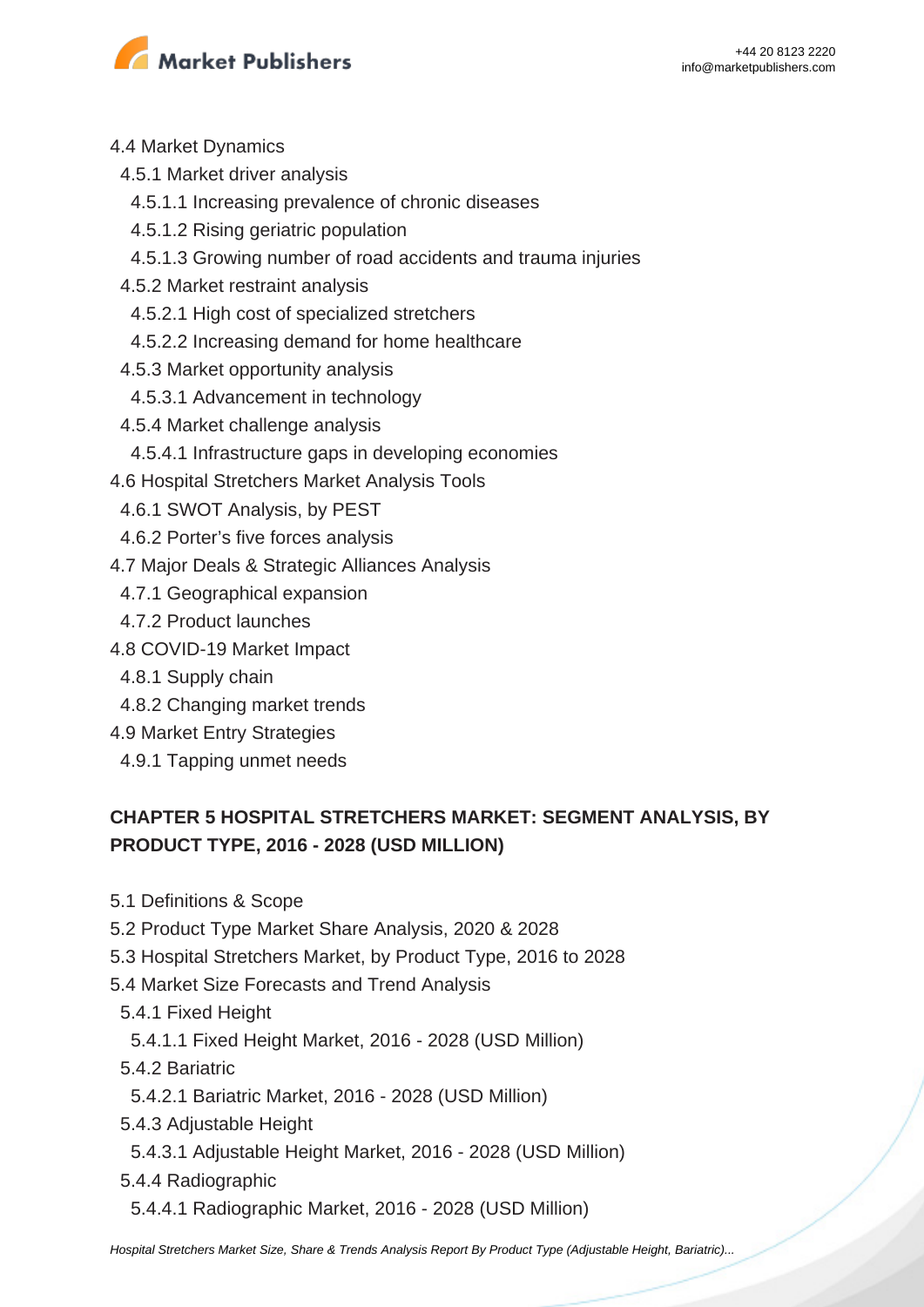

# **CHAPTER 6 HOSPITAL STRETCHERS MARKET: SEGMENT ANALYSIS, BY TECHNOLOGY TYPE, 2016 - 2028 (USD MILLION)**

- 6.1 Definitions & Scope
- 6.2 Technology Type Market Share Analysis, 2020 & 2028
- 6.3 Hospital Stretchers Market, by Technology Type, 2016 to 2028
- 6.4 Market Size Forecasts and Trend Analysis
	- 6.4.1 Motorized
	- 6.4.1.1 Motorized Market, 2016 2028 (USD Million)
- 6.4.2 Non-Motorized
	- 6.4.2.1 Non-Motorized Market, 2016 2028 (USD Million)

# **CHAPTER 7 HOSPITAL STRETCHERS MARKET: SEGMENT ANALYSIS, BY APPLICATION, 2017 - 2028 (USD MILLION)**

- 7.1 Definitions & Scope
- 7.2 Application Market Share Analysis, 2020 & 2028
- 7.3 Hospital Stretchers Market, by Application, 2017 to 2028
- 7.4 Market Size Forecasts and Trend Analysis
	- 7.4.1 Daycare/Inpatient
	- 7.4.1.1 Daycare/Inpatient Market, 2017 2028 (USD Million)
	- 7.4.2 Surgery
	- 7.4.2.1 Surgery Market, 2017 2028 (USD Million)
	- 7.4.3 Emergency/Trauma
	- 7.4.3.1 Emergency/Trauma Market, 2017 2028 (USD Million)
	- 7.4.4 Ambulatory/Transport
	- 7.4.4.1 Ambulatory/Transport Market, 2017 2028 (USD Million)

# **CHAPTER 8 HOSPITAL STRETCHERS MARKET: REGIONAL MARKET ANALYSIS, BY PRODUCT TYPE, TECHNOLOGY TYPE, AND APPLICATION, 2016 - 2028 (USD MILLION)**

- 8.1 Definitions & Scope
- 8.2 Regional Market Share Analysis, 2020 & 2028
- 8.3 Regional Market Snapshot
- 8.4 Market Size Forecasts & Trend Analysis
	- 8.4.1 North America
		- 8.4.1.1 North America hospital stretchers market, 2016 2028 (USD Million)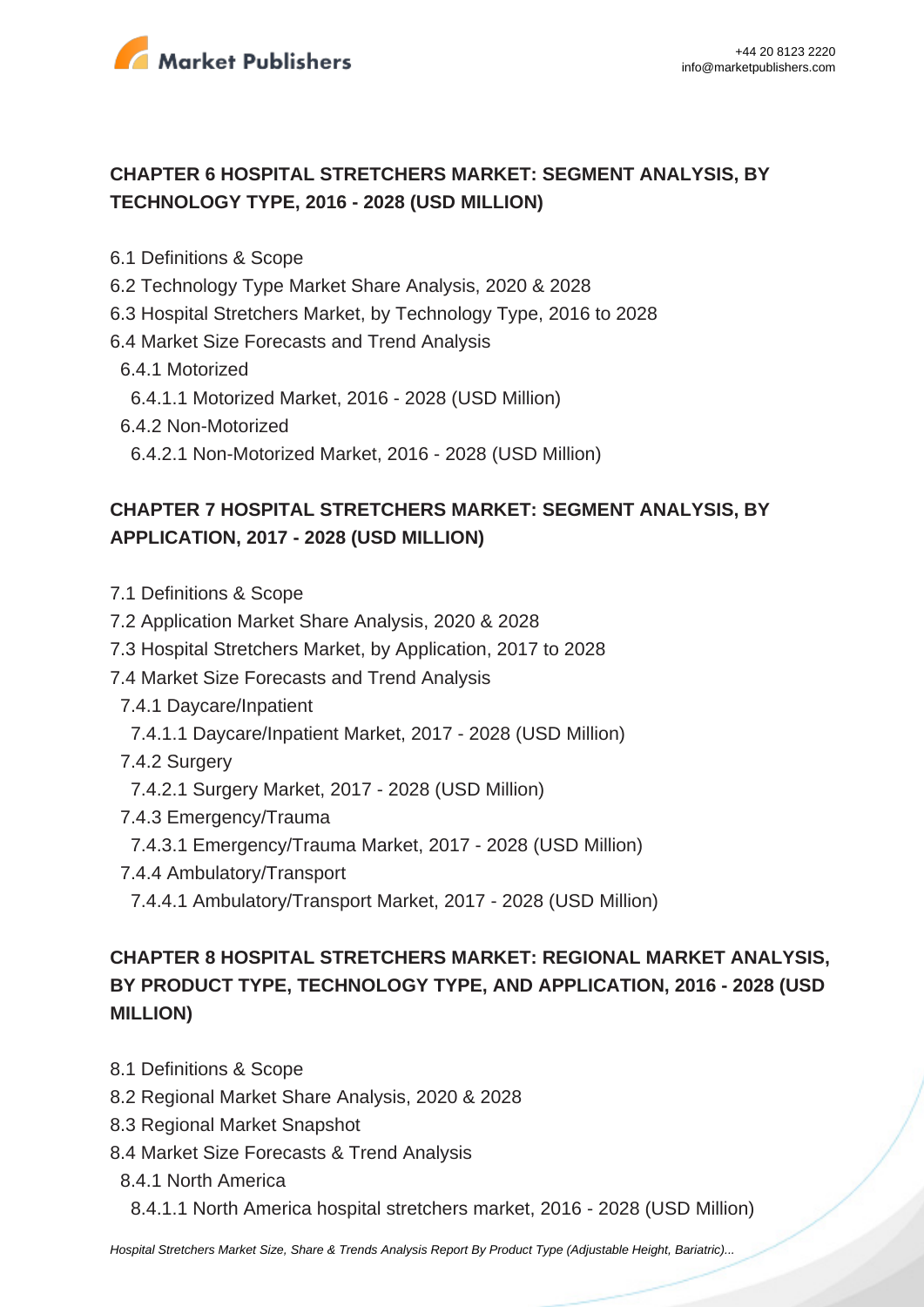

8.4.1.2 U.S.

8.4.1.2.1 U.S. hospital stretchers market, 2016 - 2028 (USD Million)

8.4.1.3 Canada

 8.4.1.3.1 Canada hospital stretchers market, 2016 - 2028 (USD Million) 8.4.2 Europe

 8.4.2.1 Europe hospital stretchers market, 2016 - 2028 (USD Million) 8.4.2.2 U.K.

 8.4.2.2.1 U.K. hospital stretchers market, 2016 - 2028 (USD Million) 8.4.2.3 Germany

 8.4.2.3.1 Germany hospital stretchers market, 2016 - 2028 (USD Million) 8.4.2.4 France

 8.4.2.4.1 France hospital stretchers market, 2016 - 2028 (USD Million) 8.4.2.5 Italy

 8.4.2.5.1 Italy hospital stretchers market, 2016 - 2028 (USD Million) 8.4.2.6 Spain

 8.4.2.6.1 Spain hospital stretchers market, 2016 - 2028 (USD Million) 8.4.3 Asia Pacific

 8.4.3.1 Asia Pacific hospital stretchers market, 2016 - 2028 (USD Million) 8.4.3.2 Japan

 8.4.3.2.1 Japan hospital stretchers market, 2016 - 2028 (USD Million) 8.4.3.3 China

 8.4.3.3.1 China hospital stretchers market, 2016 - 2028 (USD Million) 8.4.3.4 India

 8.4.3.4.1 India hospital stretchers market, 2016 - 2028 (USD Million) 8.4.3.5 Australia

 8.4.3.5.1 Australia hospital stretchers market, 2016 - 2028 (USD Million) 8.4.3.6 South Korea

 8.4.3.6.1 South Korea hospital stretchers market, 2016 - 2028 (USD Million) 8.4.4 Latin America

 8.4.4.1 Latin America hospital stretchers market, 2016 - 2028 (USD Million) 8.4.4.2 Brazil

 8.4.4.2.1 Brazil hospital stretchers market, 2016 - 2028 (USD Million) 8.4.4.3 Mexico

 8.4.4.3.1 Mexico hospital stretchers market, 2016 - 2028 (USD Million) 8.4.4.4 Argentina

 8.4.4.4.1 Argentina hospital stretchers market, 2016 - 2028 (USD Million) 8.4.4.5 Colombia

 8.4.4.5.1 Colombia hospital stretchers market, 2016 - 2028 (USD Million) 8.4.5 Middle East & Africa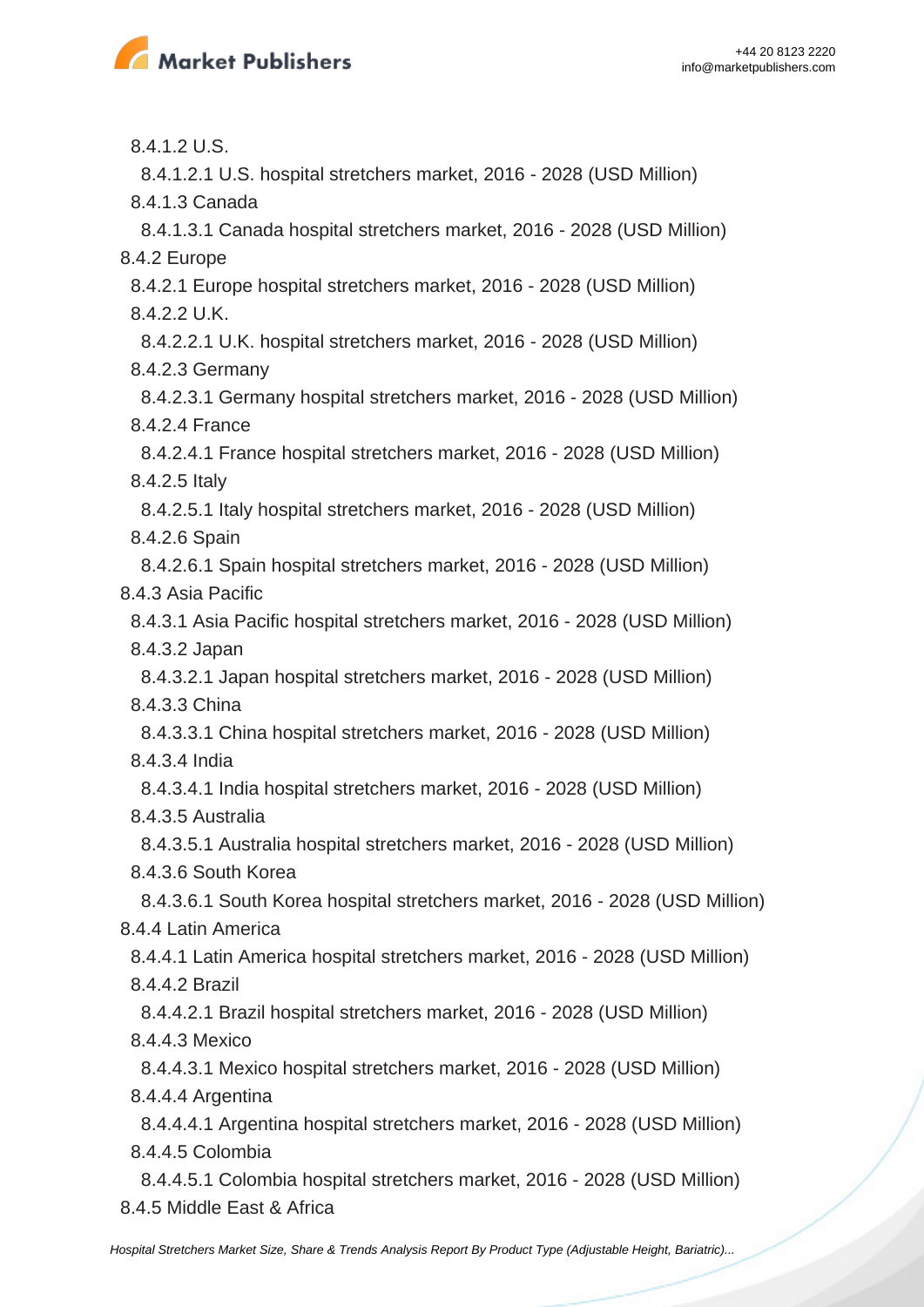

 8.4.5.1 Middle East & Africa hospital stretchers market, 2016 - 2028 (USD Million) 8.4.5.2 South Africa

 8.4.5.2.1 South Africa hospital stretchers market, 2016 - 2028 (USD Million) 8.4.5.3 Saudi Arabia

 8.4.5.3.1 Saudi Arabia hospital stretchers market, 2016 - 2028 (USD Million) 8.4.5.4 UAE

8.4.5.4.1 UAE hospital stretchers market, 2016 - 2028 (USD Million)

### **CHAPTER 9 HOSPITAL STRETCHERS MARKET: COMPETITIVE ANALYSIS**

- 9.1 Company Profiles
	- 9.1.1 Hill-Rom Holdings
		- 9.1.1.1 Company overview
	- 9.1.1.2 Financial performance
	- 9.1.1.3 Product benchmarking
	- 9.1.1.4 Strategic initiatives
	- 9.1.2 Stryker
		- 9.1.2.1 Company overview
	- 9.1.2.2 Financial performance
	- 9.1.2.3 Product benchmarking
	- 9.1.2.4 Strategic initiatives
	- 9.1.3 Mac Medical.
	- 9.1.3.1 Company overview
	- 9.1.3.2 Financial performance
	- 9.1.3.3 Product benchmarking
	- 9.1.3.4 Strategic initiatives
	- 9.1.4 TransMotion Medical Inc.
	- 9.1.4.1 Company overview
	- 9.1.4.2 Financial performance
	- 9.1.4.3 Product benchmarking
	- 9.1.4.4 Strategic initiatives
- 9.1.5 Fu Shun Hsing Technology
	- 9.1.5.1 Company overview
	- 9.1.5.2 Financial performance
	- 9.1.5.3 Product benchmarking
- 9.1.5.4 Strategic initiatives
- 9.1.6 Narang Medical Limited
	- 9.1.6.1 Company overview
- 9.1.6.2 Financial performance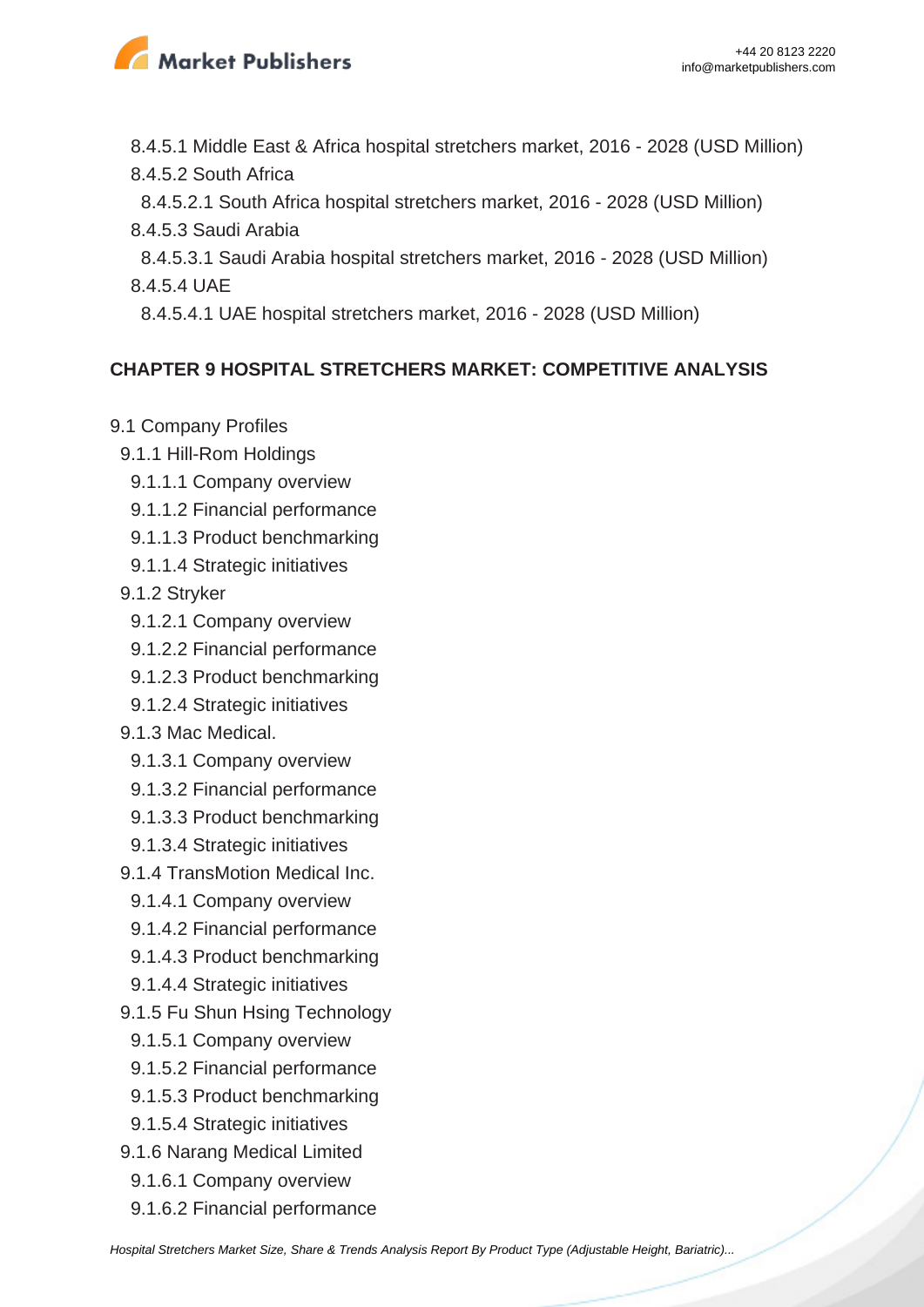

9.1.6.3 Product benchmarking

9.1.6.4 Strategic initiatives

9.1.7 ROYAX

- 9.1.7.1 Company overview
- 9.1.7.2 Financial performance
- 9.1.7.3 Product benchmarking
- 9.1.7.4 Strategic initiatives
- 9.1.8 Advanced Instrumentations
	- 9.1.8.1 Company overview
	- 9.1.8.2 Financial performance
	- 9.1.8.3 Product benchmarking
	- 9.1.8.4 Strategic initiatives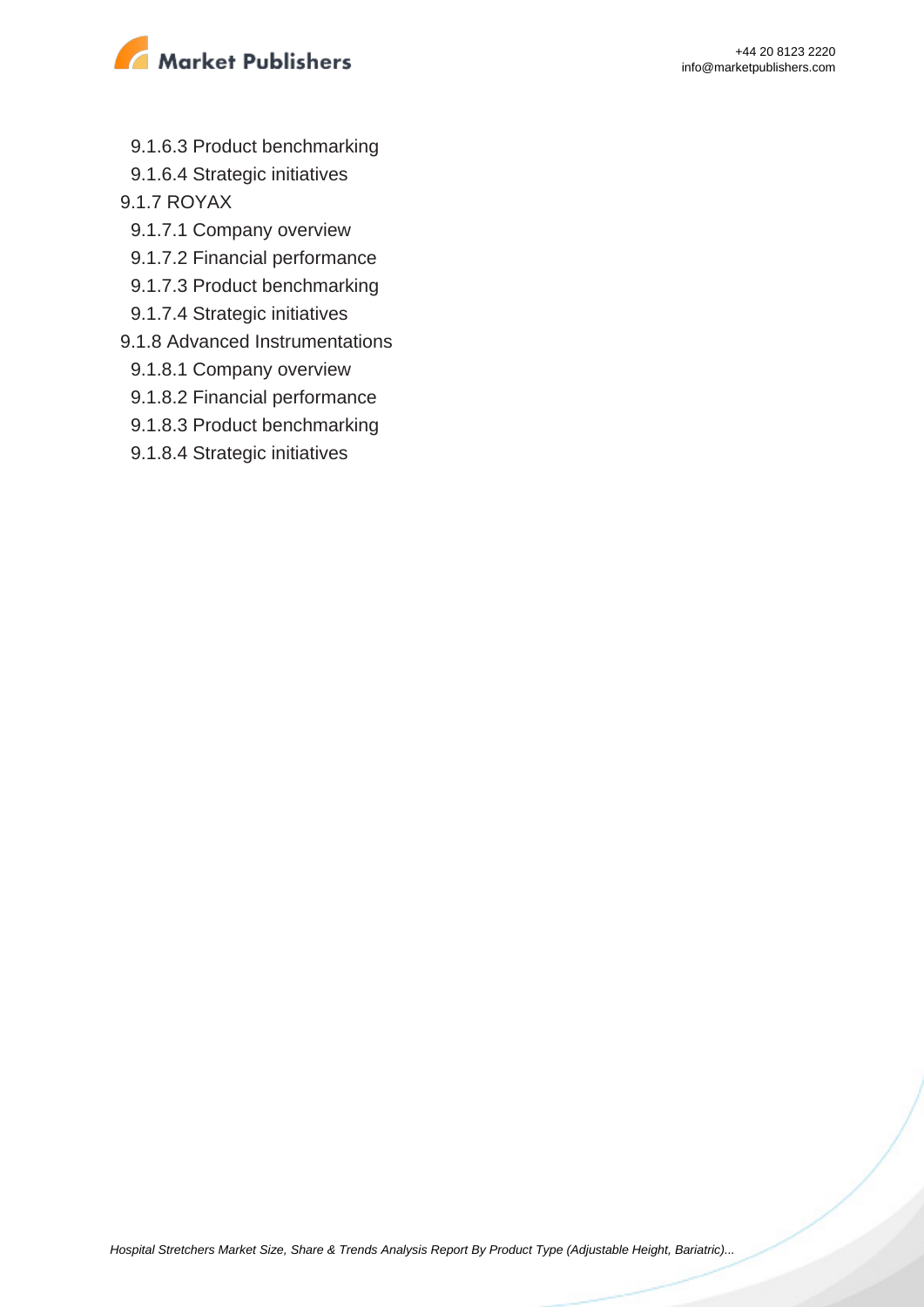

# **List Of Tables**

### **LIST OF TABLES**

Table 1. Global hospital stretchers market, by region, 2016 - 2028 (USD Million)

Table 2. Global hospital stretchers market, by product type, 2016 - 2028 (USD Million)

Table 3. Global hospital stretchers market, by technology type, 2016 - 2028 (USD Million)

Table 4. Global hospital stretchers market, by application, 2016 - 2028 (USD Million)

Table 5. North America hospital stretchers market, by country, 2016 - 2028 (USD Million)

Table 6. North America hospital stretchers market, by product type, 2016 - 2028 (USD Million)

Table 7. North America hospital stretchers market, by technology type, 2016 - 2028 (USD Million)

Table 8. North America hospital stretchers market, by application, 2016 - 2028 (USD Million)

Table 9. U.S. hospital stretchers market, by product type, 2016 - 2028 (USD Million)

Table 10. U.S. hospital stretchers market, by technology type, 2016 - 2028 (USD Million)

Table 11. U.S. hospital stretchers market, by application, 2016 - 2028 (USD Million)

Table 12. Canada hospital stretchers market, by product type, 2016 - 2028 (USD Million)

Table 13. Canada hospital stretchers market, by technology type, 2016 - 2028 (USD Million)

- Table 14. Canada hospital stretchers market, by application, 2016 2028 (USD Million)
- Table 15. Europe hospital stretchers market, by country, 2016 2028 (USD Million)

Table 16. Europe hospital stretchers market, by product type, 2016 - 2028 (USD Million)

Table 17. Europe hospital stretchers market, by technology type, 2016 - 2028 (USD Million)

Table 18. Europe hospital stretchers market, by application, 2016 - 2028 (USD Million)

Table 19. UK hospital stretchers market, by product type, 2016 - 2028 (USD Million)

Table 20. UK hospital stretchers market, by technology type, 2016 - 2028 (USD Million)

Table 21. UK hospital stretchers market, by application, 2016 - 2028 (USD Million)

Table 22. Germany hospital stretchers market, by product type, 2016 - 2028 (USD Million)

Table 23. Germany hospital stretchers market, by technology type, 2016 - 2028 (USD Million)

Table 24. Germany hospital stretchers market, by application, 2016 - 2028 (USD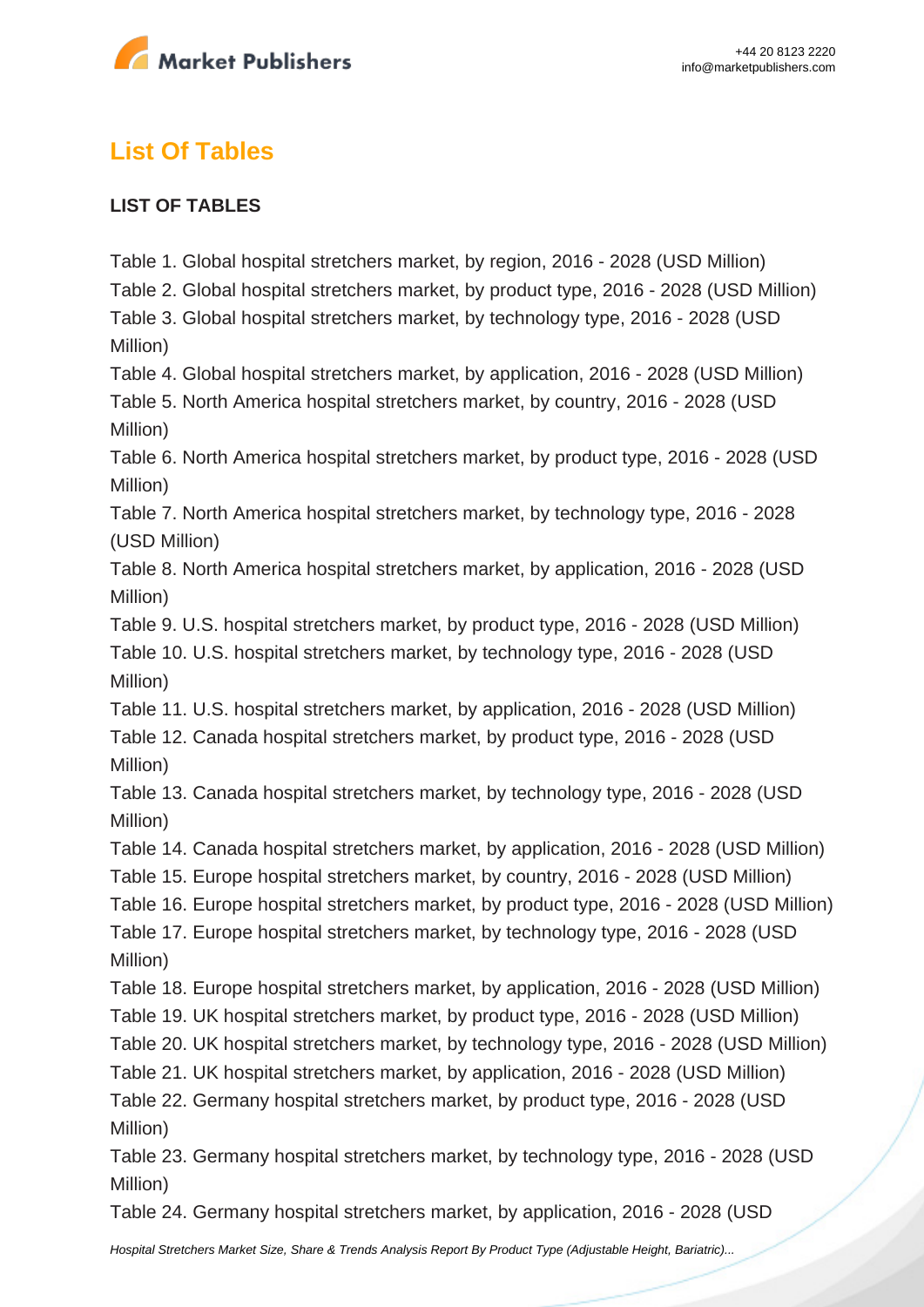

Million)

Table 25. France hospital stretchers market, by product type, 2016 - 2028 (USD Million) Table 26. France hospital stretchers market, by technology type, 2016 - 2028 (USD Million)

Table 27. France hospital stretchers market, by application, 2016 - 2028 (USD Million)

Table 28. Italy hospital stretchers market, by product type, 2016 - 2028 (USD Million)

Table 29. Italy hospital stretchers market, by technology type, 2016 - 2028 (USD Million)

- Table 30. Italy hospital stretchers market, by application, 2016 2028 (USD Million)
- Table 31. Spain hospital stretchers market, by product type, 2016 2028 (USD Million)
- Table 32. Spain hospital stretchers market, by technology type, 2016 2028 (USD Million)

Table 33. Spain hospital stretchers market, by application, 2016 - 2028 (USD Million)

Table 34. Asia Pacific hospital stretchers market, by country, 2016 - 2028 (USD Million)

Table 35. Asia Pacific hospital stretchers market, by product type, 2016 - 2028 (USD Million)

Table 36. Asia Pacific hospital stretchers market, by technology type, 2016 - 2028 (USD Million)

Table 37. Asia Pacific hospital stretchers market, by application, 2016 - 2028 (USD Million)

Table 38. China hospital stretchers market, by product type, 2016 - 2028 (USD Million)

Table 39. China hospital stretchers market, by technology type, 2016 - 2028 (USD Million)

Table 40. China hospital stretchers market, by application, 2016 - 2028 (USD Million)

Table 41. Japan hospital stretchers market, by product type, 2016 - 2028 (USD Million)

Table 42. Japan hospital stretchers market, by technology type, 2016 - 2028 (USD Million)

Table 43. Japan hospital stretchers market, by application, 2016 - 2028 (USD Million)

Table 44. India hospital stretchers market, by product type, 2016 - 2028 (USD Million)

Table 45. India hospital stretchers market, by technology type, 2016 - 2028 (USD Million)

Table 46. India hospital stretchers market, by application, 2016 - 2028 (USD Million)

Table 47. Australia hospital stretchers market, by product type, 2016 - 2028 (USD Million)

Table 48. Australia hospital stretchers market, by technology type, 2016 - 2028 (USD Million)

Table 49. Australia hospital stretchers market, by application, 2016 - 2028 (USD Million) Table 50. South Korea hospital stretchers market, by product type, 2016 - 2028 (USD Million)

Table 51. South Korea hospital stretchers market, by technology type, 2016 - 2028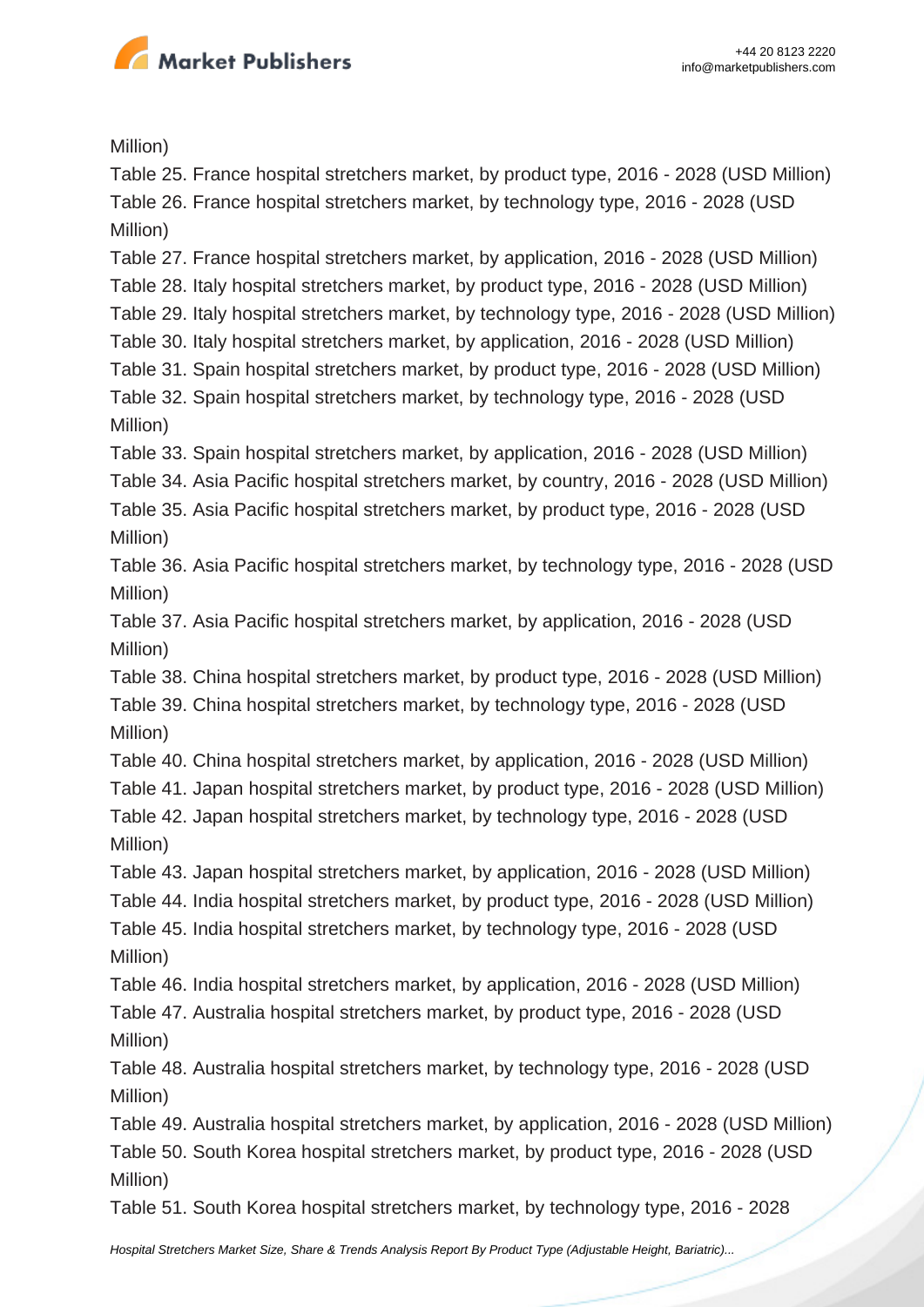

(USD Million)

Table 52. South Korea hospital stretchers market, by application, 2016 - 2028 (USD Million)

Table 53. Latin America hospital stretchers market, by country, 2016 - 2028 (USD Million)

Table 54. Latin America hospital stretchers market, by product type, 2016 - 2028 (USD Million)

Table 55. Latin America hospital stretchers market, by technology type, 2016 - 2028 (USD Million)

Table 56. Latin America hospital stretchers market, by application, 2016 - 2028 (USD Million)

Table 57. Brazil hospital stretchers market, by product type, 2016 - 2028 (USD Million)

Table 58. Brazil hospital stretchers market, by technology type, 2016 - 2028 (USD Million)

Table 59. Brazil hospital stretchers market, by application, 2016 - 2028 (USD Million)

Table 60. Mexico hospital stretchers market, by product type, 2016 - 2028 (USD Million)

Table 61. Mexico hospital stretchers market, by technology type, 2016 - 2028 (USD Million)

Table 62. Mexico hospital stretchers market, by application, 2016 - 2028 (USD Million)

Table 63. Argentina hospital stretchers market, by product type, 2016 - 2028 (USD Million)

Table 64. Argentina hospital stretchers market, by technology type, 2016 - 2028 (USD Million)

Table 65. Argentina hospital stretchers market, by application, 2016 - 2028 (USD Million)

Table 66. Colombia hospital stretchers market, by product type, 2016 - 2028 (USD Million)

Table 67. Colombia hospital stretchers market, by technology type, 2016 - 2028 (USD Million)

Table 68. Colombia hospital stretchers market, by application, 2016 - 2028 (USD Million)

Table 69. Middle East & Africa hospital stretchers market, by country, 2016 - 2028 (USD Million)

Table 70. Middle East & Africa hospital stretchers market, by product type, 2016 - 2028 (USD Million)

Table 71. Middle East & Africa hospital stretchers market, by technology type, 2016 - 2028 (USD Million)

Table 72. Middle East & Africa hospital stretchers market, by application, 2016 - 2028 (USD Million)

[Hospital Stretchers Market Size, Share & Trends Analysis Report By Product Type \(Adjustable Height, Bariatric\)...](https://marketpublishers.com/report/healthcare/hospital/hospital-stretchers-market-size-share-trends-analysis-report-by-product-type-by-technology-type-by-application-n-segment-forecasts-2021-2028.html)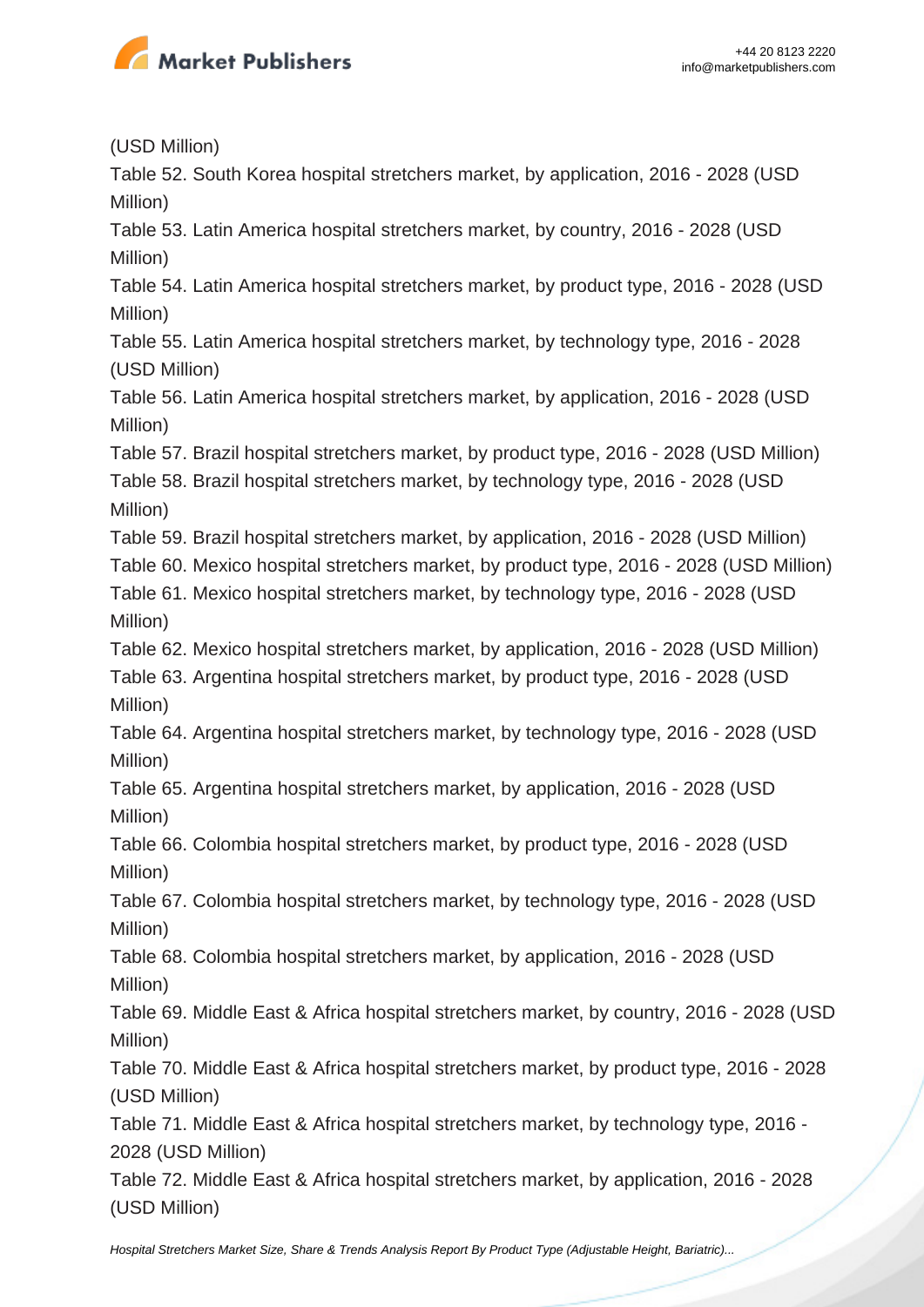

Table 73. South Africa hospital stretchers market, by product type, 2016 - 2028 (USD Million)

Table 74. South Africa hospital stretchers market, by technology type, 2016 - 2028 (USD Million)

Table 75. South Africa hospital stretchers market, by application, 2016 - 2028 (USD Million)

Table 76. Saudi Arabia hospital stretchers market, by product type, 2016 - 2028 (USD Million)

Table 77. Saudi Arabia hospital stretchers market, by technology type, 2016 - 2028 (USD Million)

Table 78. Saudi Arabia hospital stretchers market, by application, 2016 - 2028 (USD Million)

Table 79. UAE hospital stretchers market, by product type, 2016 - 2028 (USD Million)

Table 80. UAE hospital stretchers market, by technology type, 2016 - 2028 (USD Million)

Table 81. UAE hospital stretchers market, by application, 2016 - 2028 (USD Million)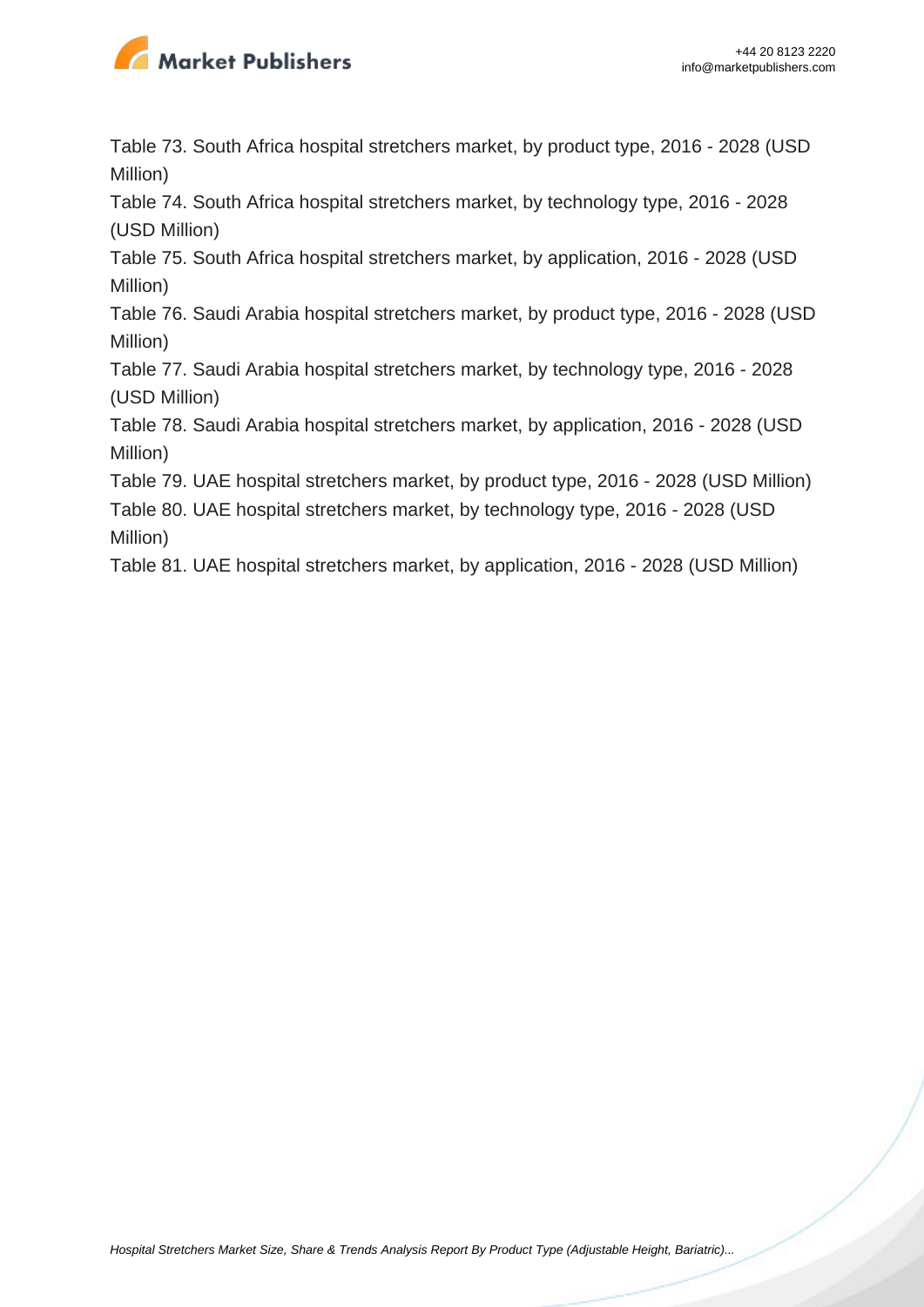

# **List Of Figures**

#### **LIST OF FIGURES**

- Fig. 1 Market research process
- Fig. 2 Information procurement
- Fig. 3 Primary research pattern
- Fig. 4 Market research approaches
- Fig. 5 Value chain-based sizing & forecasting
- Fig. 6 QFD modelling for market share assessment
- Fig. 7 Market formulation & validation
- Fig. 8 Hospital stretchers market segmentation
- Fig. 9 Market summary (2020)
- Fig. 10 Market lineage outlook
- Fig. 11 Penetration & growth prospect mapping
- Fig. 12 Market driver relevance analysis (Current & future impact)
- Fig. 13 Market restraint relevance analysis (Current & future impact)
- Fig. 14 SWOT analysis, by factor (political & legal, economic and technological)
- Fig. 15 Porter's five forces analysis
- Fig. 16 Hospital stretchers market: Product type movement analysis
- Fig. 17 Hospital stretchers market product type outlook: Key takeaways
- Fig. 18 Fixed Height market, 2016 2028 (USD Million)
- Fig. 19 Bariatric market, 2016 2028 (USD Million)
- Fig. 20 Adjustable Height market, 2016 2028 (USD Million)
- Fig. 21 Radiographic market, 2016 2028 (USD Million)
- Fig. 22 Hospital stretchers market: Technology type movement analysis
- Fig. 23 Hospital stretchers market technology type outlook: Key takeaways
- Fig. 24 Motorized market, 2016 2028 (USD Million)
- Fig. 25 Non-motorized market, 2016 2028 (USD Million)
- Fig. 26 Hospital stretchers market: Application movement analysis
- Fig. 27 Hospital stretchers market application outlook: Key takeaways
- Fig. 28 Daycare/Inpatient market, 2016 2028 (USD Million)
- Fig. 29 Surgery market, 2016 2028 (USD Million)
- Fig. 30 Emergency/Trauma market, 2016 2028 (USD Million)
- Fig. 31 Ambulatory/Transport market, 2016 2028 (USD Million)
- Fig. 32 Regional Outlook, 2020 & 2028
- Fig. 33 Regional market place: Key takeaways
- Fig. 34 North America hospital stretchers market, 2016 2028 (USD Million)
- Fig. 35 U.S. hospital stretchers market, 2016 2028 (USD Million)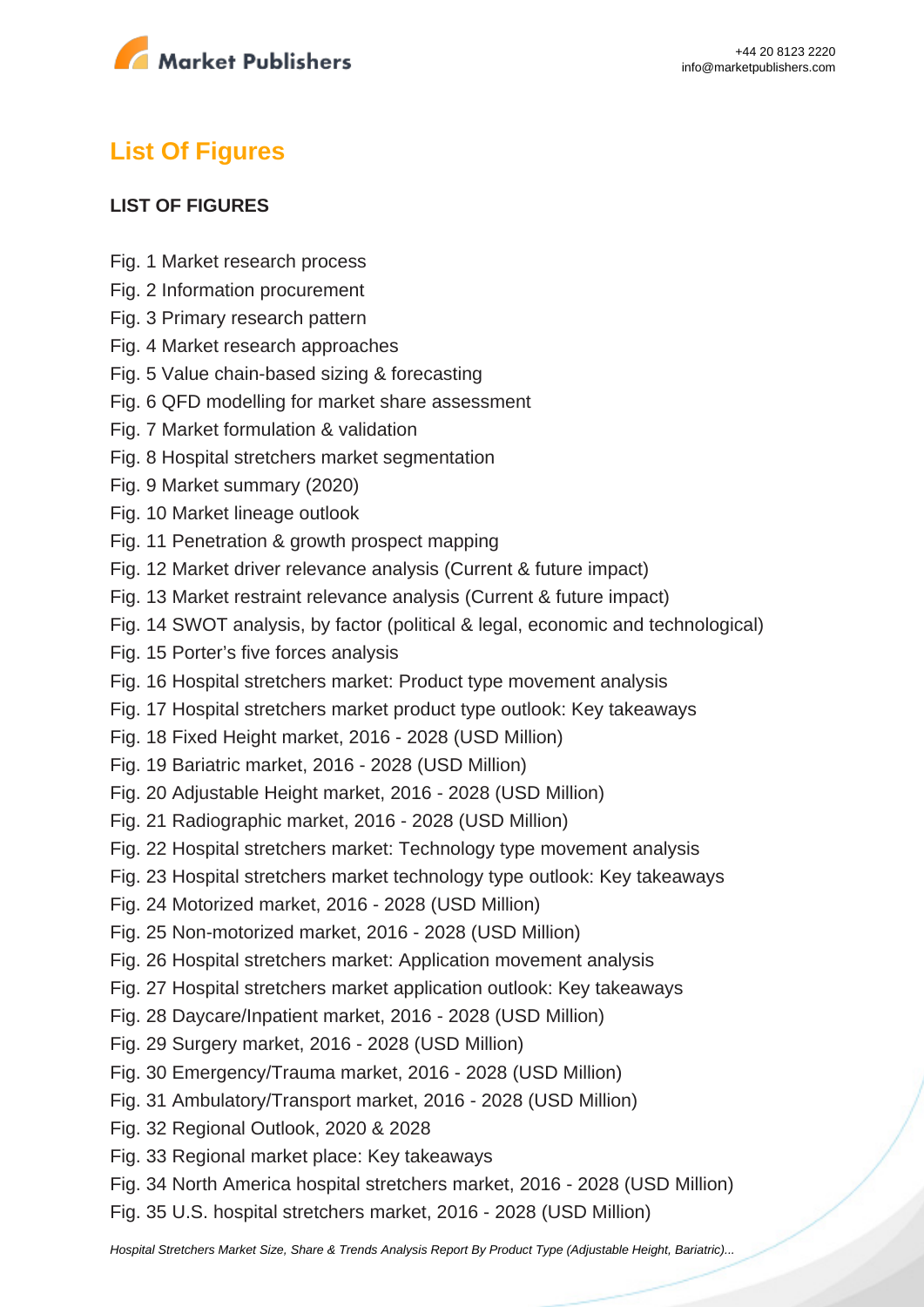

Fig. 36 Canada hospital stretchers market, 2016 - 2028 (USD Million) Fig. 37 Europe hospital stretchers market, 2016 - 2028 (USD Million) Fig. 38 UK hospital stretchers market, 2016 - 2028 (USD Million) Fig. 39 Germany hospital stretchers market, 2016 - 2028 (USD Million) Fig. 40 France hospital stretchers market, 2016 - 2028 (USD Million) Fig. 41 Italy hospital stretchers market, 2016 - 2028 (USD Million) Fig. 42 Spain hospital stretchers market, 2016 - 2028 (USD Million) Fig. 43 Asia Pacific hospital stretchers market, 2016 - 2028 (USD Million) Fig. 44 Japan hospital stretchers market, 2016 - 2028 (USD Million) Fig. 45 China hospital stretchers market, 2016 - 2028 (USD Million) Fig. 46 India hospital stretchers market, 2016 - 2028 (USD Million) Fig. 47 Australia hospital stretchers market, 2016 - 2028 (USD Million) Fig. 48 South Korea hospital stretchers market, 2016 - 2028 (USD Million) Fig. 49 Latin America hospital stretchers market, 2016 - 2028 (USD Million) Fig. 50 Brazil hospital stretchers market, 2016 - 2028 (USD Million) Fig. 51 Mexico hospital stretchers market, 2016 - 2028 (USD Million) Fig. 52 Argentina hospital stretchers market, 2016 - 2028 (USD Million) Fig. 53 Colombia hospital stretchers market, 2016 - 2028 (USD Million) Fig. 54 Middle East & Africa hospital stretchers market, 2016 - 2028 (USD Million) Fig. 55 South Africa hospital stretchers market, 2016 - 2028 (USD Million) Fig. 56 Saudi Arabia hospital stretchers market, 2016 - 2028 (USD Million) Fig. 57 UAE hospital stretchers market, 2016 - 2028 (USD Million)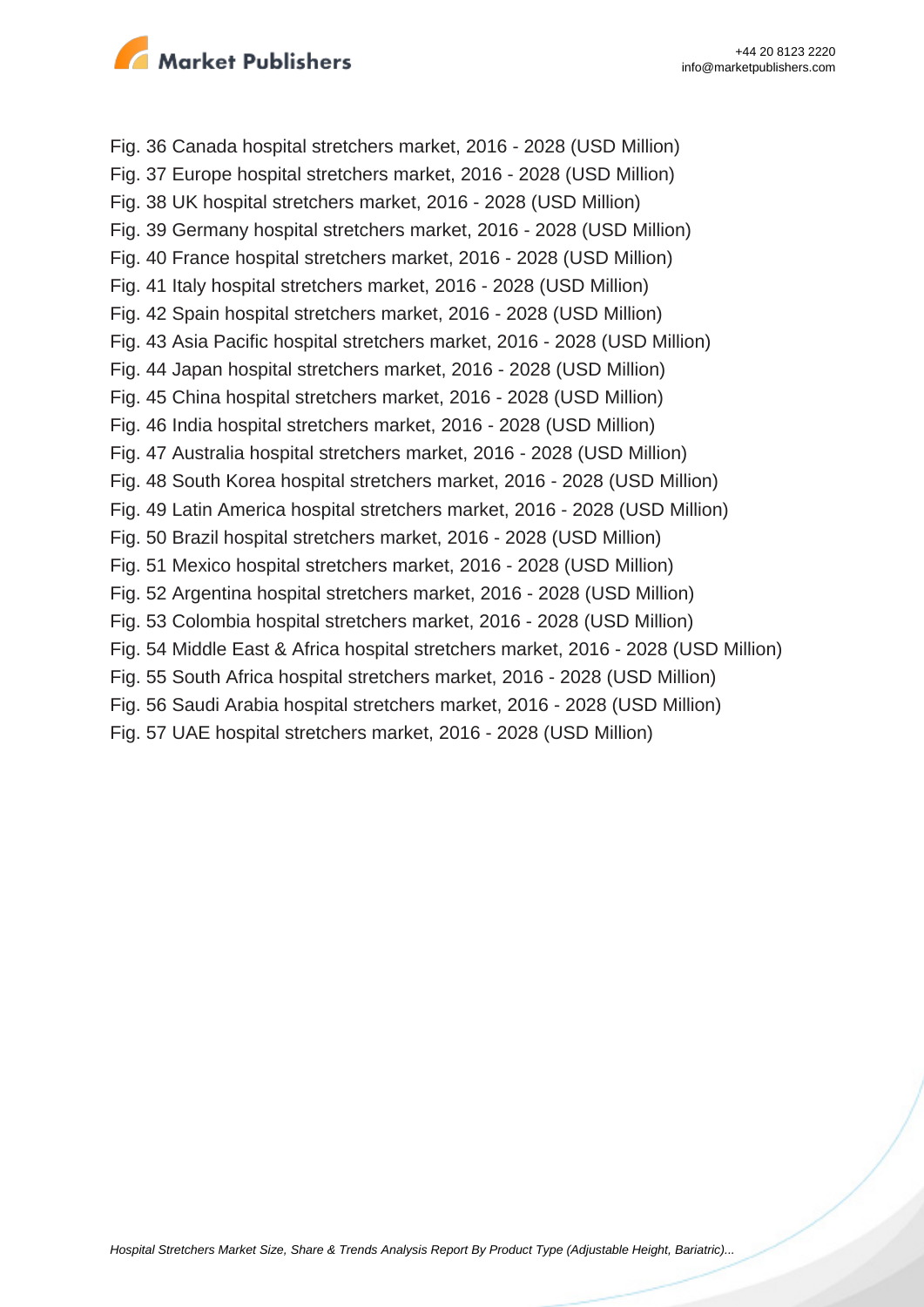

## I would like to order

Product name: Hospital Stretchers Market Size, Share & Trends Analysis Report By Product Type (Adjustable Height, Bariatric), By Technology Type (Motorized, Non-motorized), By Application, And Segment Forecasts, 2021 - 2028

Product link: [https://marketpublishers.com/r/H21109691B72EN.html](https://marketpublishers.com/report/healthcare/hospital/hospital-stretchers-market-size-share-trends-analysis-report-by-product-type-by-technology-type-by-application-n-segment-forecasts-2021-2028.html)

Price: US\$ 5,950.00 (Single User License / Electronic Delivery) If you want to order Corporate License or Hard Copy, please, contact our Customer Service: [info@marketpublishers.com](mailto:info@marketpublishers.com)

### Payment

To pay by Credit Card (Visa, MasterCard, American Express, PayPal), please, click button on product page [https://marketpublishers.com/r/H21109691B72EN.html](https://marketpublishers.com/report/healthcare/hospital/hospital-stretchers-market-size-share-trends-analysis-report-by-product-type-by-technology-type-by-application-n-segment-forecasts-2021-2028.html)

To pay by Wire Transfer, please, fill in your contact details in the form below:

First name: Last name: Email: Company: Address: City: Zip code: Country: Tel: Fax: Your message:

\*\*All fields are required

Custumer signature \_

Please, note that by ordering from marketpublishers.com you are agreeing to our Terms & Conditions at<https://marketpublishers.com/docs/terms.html>

To place an order via fax simply print this form, fill in the information below